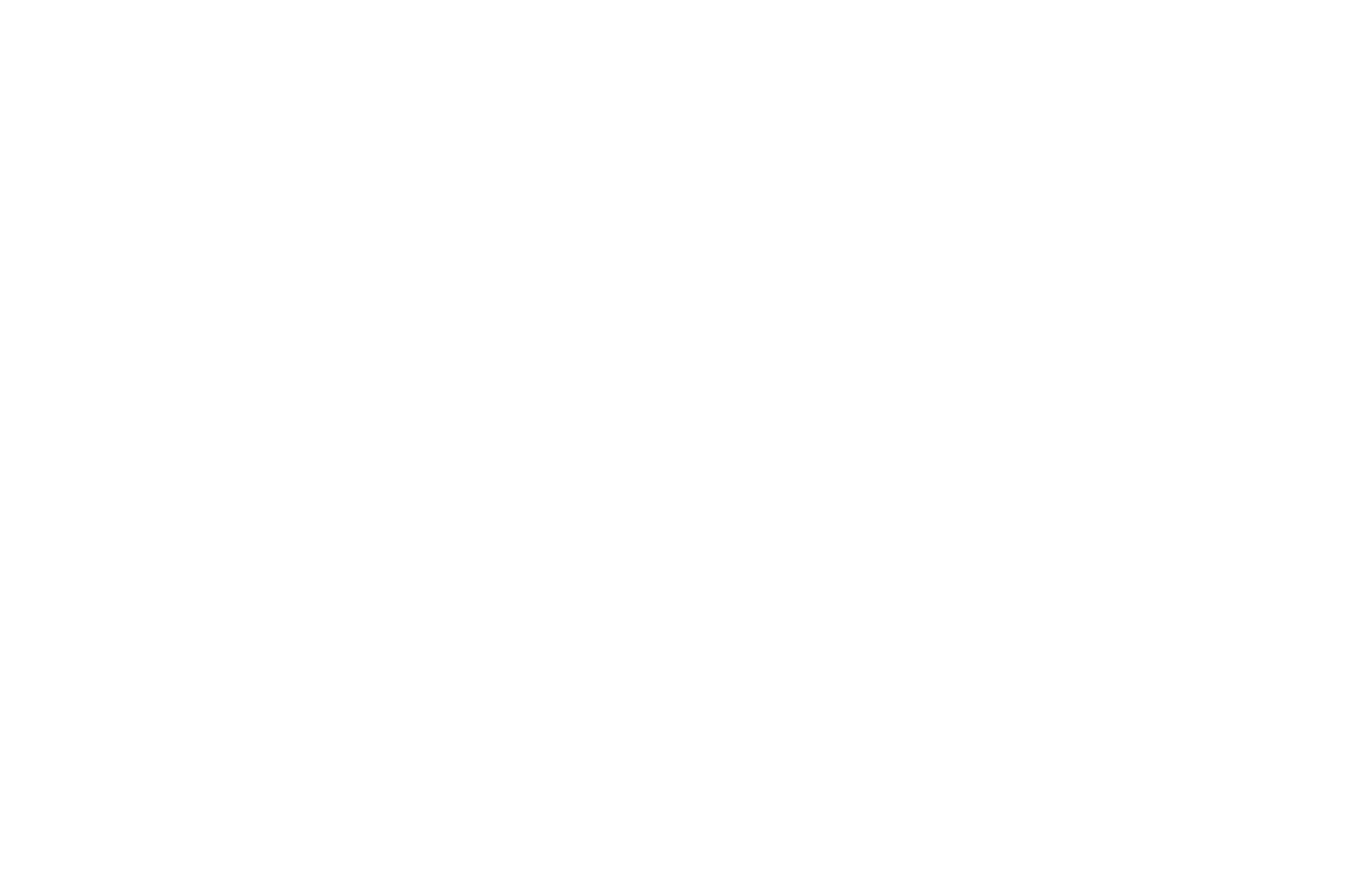# **pace digital gallery**



**ABOUT US:** Pace University's Digital Gallery is the combined initiative between Pace's Center for Advanced Media (CAM) and Digital Arts. It was inaugurated in Spring 2003 as a collaboration between the School of Computer Science and Information Systems and the Fine Arts Department.

**Location:** Located at 163 William Street, a few blocks from City Hall, The Brooklyn Bridge, and Wall Street, Pace's Digital Gallery is part of a vital downtown NYC art scene that includes historic architecture and national museums.

**Mission:** The goal of Pace's Digital Gallery's is to foster the creation and understanding of digital art for the benefit of Pace University, the surrounding community, and the general public. It furthers Pace University's commitment to educational excellence, diversity, and civic involvement by exhibiting the work of Pace faculty and students, and regularly exhibiting curated work of leading digital artists. It sponsors lectures and symposia on digital art, an artist-in-residence program, and publication of materials for its documentation and promotion. **Directors:** Francis T. Marchese, Jillian Mcdonald

## **DIGISCAPE: UNEXPLORED TERRAIN**

\$Y

**China Blue | Suzan Dionne | Mark Esper | Jaakko HeikkilÄ | Richard Humann David Opdyke | Marcin Ramocki | Marina ZUrkoW**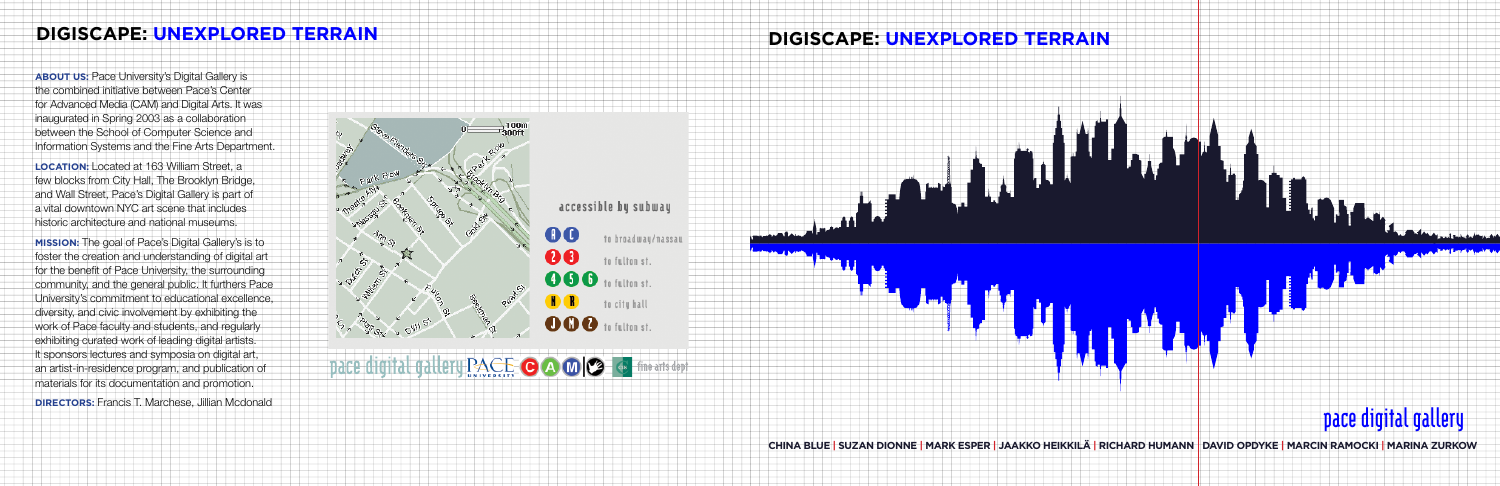# **DIGISCAPE: UNEXPLORED TERRAIN**



- **China Blue**
- **Suzan Dionne**
- **Mark Esper**
- **Jaakko HeikkilÄ**
- **Richard Humann**
- **David Opdyke**
- **Marcin Ramocki**
- **Marina ZUrkow**
- **ESSAY BY JILL CONNER**

# **1 FEBRUARY – 24 FEBRUARY, 2007 15 FebruAry, 3:30 – 5:00 PAneL Discussion, oPeninG recePtion: 5:00 – 7:00PM**

# **pace digital gallery**

163 William Street, New York, NY 10038

A special thanks to Francis T. Marchese and Jillian Mcdonald, Directors of Pace Digital Gallery; Richard Humann; Jill Conner; and the participating artists for without their help and contributions this show would not be possible.

Curated by China Blue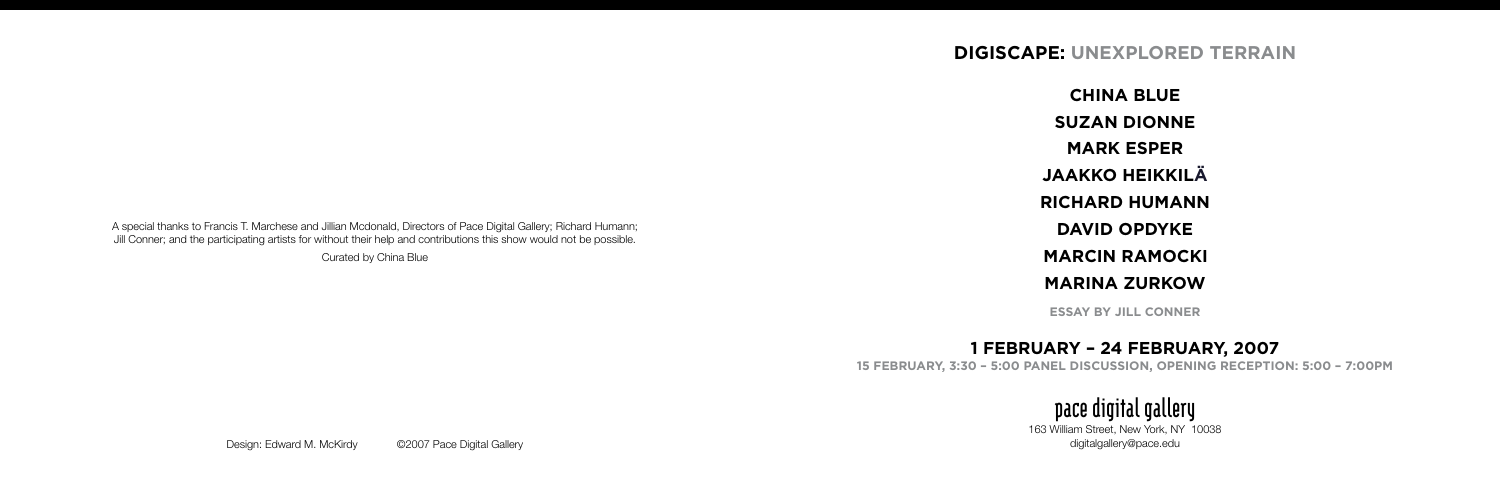Just as the 19th-century's development of the photograph advanced a new and different future for the image, recent innovations within technology have been changing the face of contemporary art by drastic measures, often confusing the boundaries between art and entertainment. Historically, movements were established by a group of artists who experimented with the formal limitations of the plastic arts, bringing it all very close to society before collapsing into appropriation. At present, communication systems create instant transmissions that allow the progression of the avant-garde to become more singular and global. "Digiscape: Unexplored Terrain," at Pace Digital presents a collection of art by China Blue, Suzan Dionne, Mark Esper, Jaakko Heikkilä, Richard Humann, David Opdyke, Marcin Ramocki, and Marina Zurkow. Ranging from photography, sound or video – the selection elucidates the importance that new media has upon the advancement of cutting-edge art.

The concept of rapid electronic movement appears in the work of Mark Esper and Richard Humann who separately use the entire color palette as a visual metaphor that courses through powerful current. Humann's, "Ghost Trails," (2003) for example, uses the abstract grid as a framework to suspend one's view within an open-ended, seemingly futuristic environment. When abstraction developed prior to the Second World War, the grid was initially used by Piet Mondrian as a symbol of physical movement within the new urban environment of the Modern era. Keeping with this idea, Humann's video captures the paths of six people that are then channeled into abstract form, appearing as a rainbow colored ribbon that slowly winds itself

throughout the gray layers, routes that each person took over the course of the exhibition, depicted on the screen. "Weaver," (2006) by Esper also explores random, colorful movement. However this piece is centered around the sculpted form of a hand shaped like a spider which reflects and receives a variety of programmable light combinations, rendering a multitude of hues. Inspired by folk myths that portray the artistic hand as a spider that weaves the heavens with art of human kind, this installation suspends itself between the past and future.

Limitless pictorial space saturates the photograph by Suzan Dionne. Titled, "All Things Being Equal," (2006) the artist presents a murky blue cloud that fades to dark purple. In addition to the subtly placed text that reads, "If equality there cannot be: Let the more equal one be me," Dionne offers up an image that is intended to hint at Orwellian fatalism. Breathless and cloudy, one's gaze is led nowhere beyond this particular atmosphere. In stark contrast, the work of Jaakko Heikkilä explores lived space and sets visual content within a personal narrative. "Peter In His Room," (2005) captures a man reclining upon a bed, on one side, while the other half features a white wooden cross planted within a swath of grass. Taken at a recovery center in Los Angeles for drug addicts, Heikkilä captures his sitter at a most vulnerable moment.

The digital dialogue continues in the work of David Opdyke. His double shockwave projection titled, "Debateable," (2004) consists of two plasma screens that reflect typed script taken from political debates. As American icons, such as the flag, are seen in the background, Opdyke's work attempts to reach a point of absurdity, stripping enlightened rationale away from logical

**JILL CONNER** is an art critic based in New York City. She writes for Afterimage, Performance Art Journal, Sculpture, Whitewall, and teaches at Parsons New School of Design.

argument so that we are only left with a series of humbling, fragmented ideas. Marina Zurkow focuses less on the exchange of ideas and more upon figurative form. Known for her interactive installations, the artist presents two pieces in this exhibition of animated, caricatures of human forms. Placed within the corner of the gallery, "Fissure," (2006) captures anonymous individuals falling from a larger crevice. However since each figure is either tilted or introverted, there is no way to tell exactly how these figures should be interpreted. "Hole," (2006) features a similar paradox. In this case, however, a feminine form attempts to pull herself out of a hole. Seen from a monitor that is placed upon the floor, Zurkow's depiction of the anonymous form leaves this piece speaking on a variety of levels.

Marcin Ramocki pushes the envelope of digital art further and layers sound with the visual in an interactive installation titled, "History/Techtonics,"(2003-2004). Presenting a screen populated with a landscape of letters, Ramocki puts a twist on the act of data mining and invites viewers to input their own ideas upon the screen, using the keyboard provided. As words are added, the letters randomly infiltrate the screen and continue the drawing that was started by the artist. The act of typing is also accompanied with the sound of handwriting, which is incidentally turning into an archaic phenomenon as the digital age continues to progress.

China Blue, however, turns the notion of technological advancement into a paradox. "The Calls,"(2006) is a sound piece that centers around the World Trade Center attacks that took place on September 11, 2001. Voices of the control tower dispatchers with the pilots are mixed with dial tones echo range of

musical scale that sounds pleasant but eerie. The dial tones were derived from available statistics about the World Trade Center: how tall it was, how much it cost to build it, how many square feet of office space was available per floor, when it was hit, how many people died etc. Voices from the airplanes and control tower can be heard faintly in the background, preserving the fatal last minutes in a shroud of mystery.

These examples of digital creativity have moved the underlying concept of art closer to the senses by appealing to sound in addition to sight. Current histories of this new field place new media, as it is also known, within an evolutionary scope, suggesting that these creative, technological developments follow the early photographic advancements by artists such as Man Ray and Yves Klein, in addition to Marcel Duchamp's transformation of the two-dimensional art object that he titled, "The Large Glass (The Bride Stripped Bare by Her Bachelors Even)," (1915-23) served to push the threshold of art at that time. The shift of art beyond the tactile, third dimension currently serves as the new threshold for the avant-garde. In this exhibition photography interlaces with both video and digital projections that animate and stimulate. Together, the artists clearly convey that the significance of networks, both social and technical, now are central to the production and dissemination of contemporary art.

# **DIGISCAPE: UNEXPLORED TERRAIN JILL CONNER**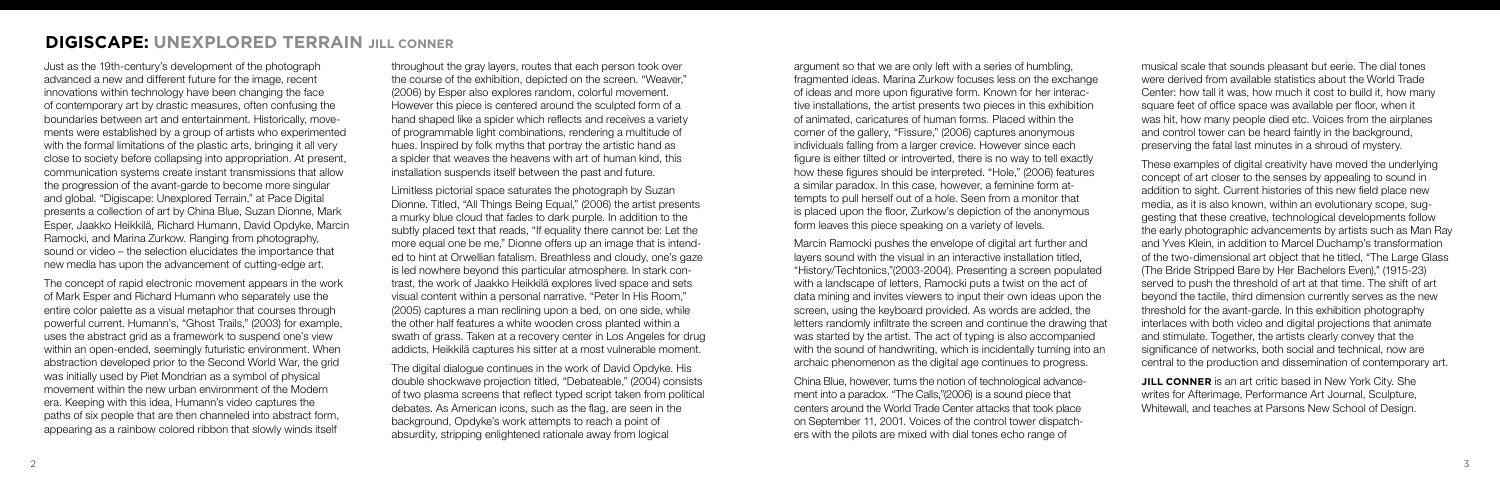## *The Calls*, is a sound piece that is an ode to the World Trade Center. The piece is based on actual recordings of phone calls and dispatches made during and after the attacks and, air traffic controller recordings just prior to the impacts. Dial tones form the overlying sound structure. The tones selected are all derived from available statistics about the World Trade Center: how tall it was, how much it cost to build it, how many square feet of office space was available per floor, how many underground levels there were, the numbers of the floors of the sky lobbies, when it was hit, how many people died etc. As an acoustical element, the usage of dial tones is central because the cell phones were the only mode of communication available during the search and recover phase.

**SUZAN DIONNE "All Things Being Equal..."**



**All things being equal..., 2006** Photograph, 20 x 28"



The creation of this piece was very important to me because it is only now that I can distance myself, somewhat, from that event on September 11, 2001. My office at that time was on the 86th floor of WTC #1 for 3 years. We had moved out of the building only 2 weeks prior and we were still in the process of moving into our new quarters a few blocks away when 9/11 occurred. This piece underscores the failure of communication.

This work depicts a beautiful, abstract landscape where things appear to be going up in purple flame. It makes a sardonic and timely reference to Orwell's Animal Farm, and in particular to the pig's statement at the end of their long and arduous adventure that "all animals are equal, but some are more equal than others."

# **CHINA BLUE THE CALLS**



**The Calls, 2006** Speakers, Sound piece & MP3 player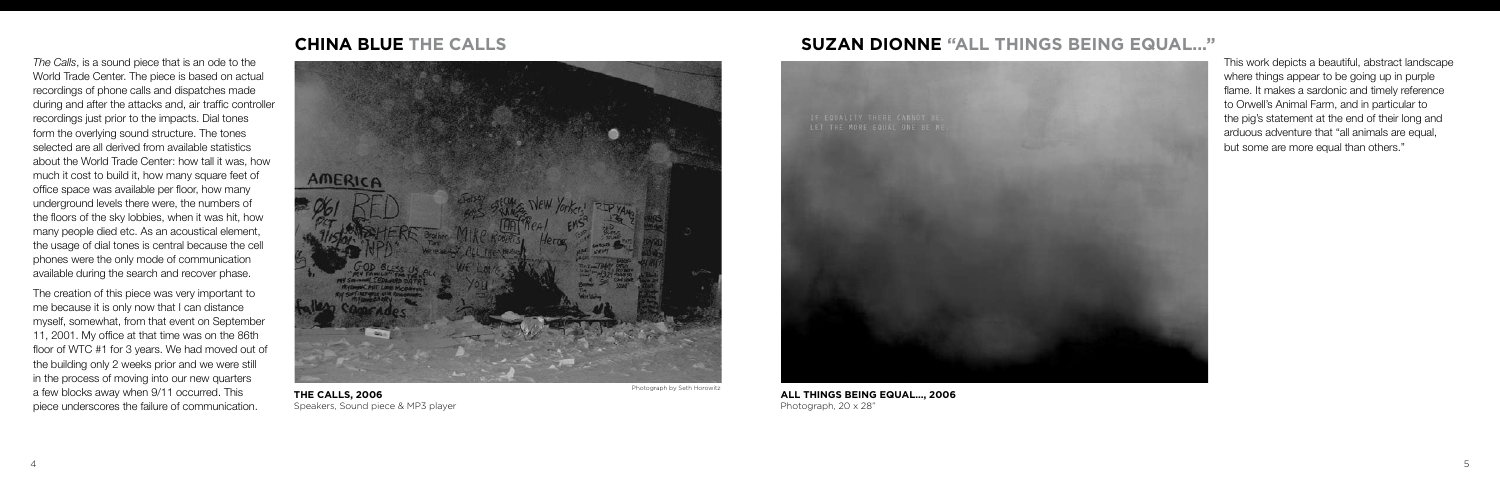# **Mark Esper Weaver Jaakko Heikkilä Peter in his Room**

I feel that my photography is more or less an appreciation of the fragility of life.

Photography is often like an assault—an act of aggression; you only need to look at the newspapers or TV to experience that intrusion into people's lives as way of marketing a story or event.

The principal of my work is non aggressive, I say that because having experienced the miracle of walking away from the hospital fifteen years ago, having survived cancer, only to have my wife unable to survive leukaemia—it made me see the world through the eyes of a child in wonder.

When I think about that time now; of returning from the monthly trips to hospital—it's somehow that I miss that feeling of having the permission to live.

I try to remind myself of the seriousness of the situation—it makes life more endearing.

I want to embrace those people with whom I come into contact.

*Weaver* is a project in development for several years. It is a poetic reflection combining certain folk myths concerning the spider that weaves the heavens, and imagery of the human hand. It expresses some of my observations about human creativity.

Technically, *Weaver* is a hollow sculptural form with many holes drilled into it. The large version which is five feet across, has about a hundred thousand holes.

The inside surfaces of the hollow form is white in order to reflect light which is generated by blue and red light emitting diodes. There are thirty three individually controllable positions for each color. The effect is of an ever changing night sky.

Control of the thirty three positions in each color is by the PIC 18F452 forty pin programmable microcontroler. The program used is PIC BASIC PRO.





**Peter In His Room, 2005** Photograph

## **Weaver, 2006** Sculpture imbedded with a complex circuit and a large array of leds, circuit designed and programmed by artist.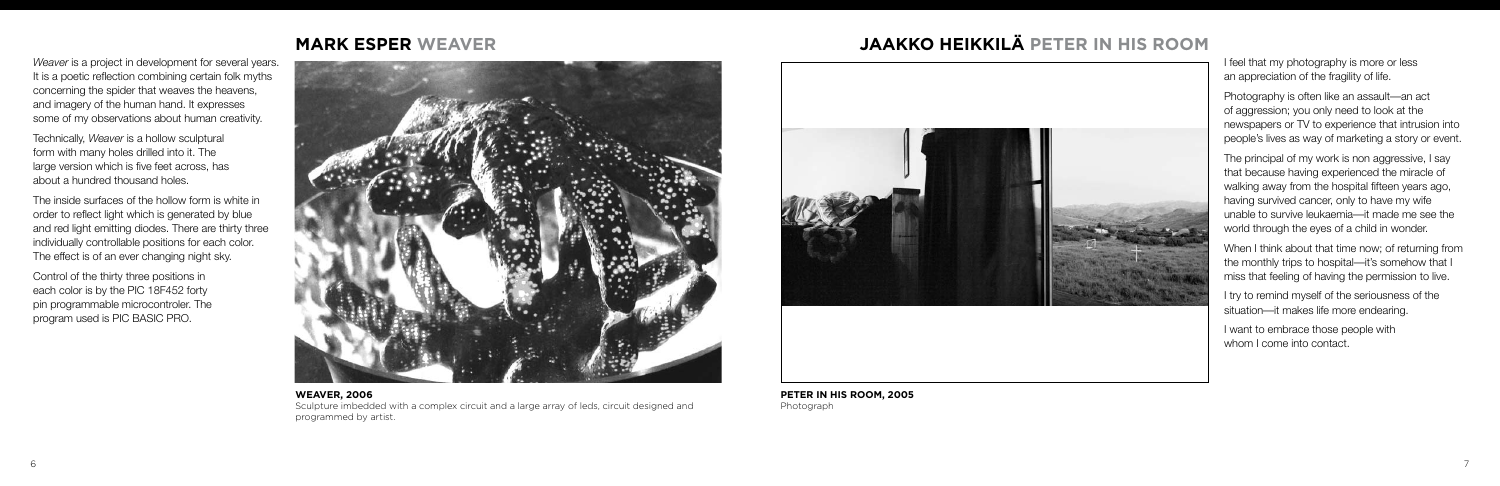## **Richard Humann Ghost Trails**

*Ghost Trails* is a work by Richard Humann that deals with the path followed. A video projection of a live web site charts, the path of six different and unrelated people over the course of the exhibition, creating a concise picture of our unerring ability to create patterns out of nothingness, and in this way to make our world smaller, known, bearable. It creates a live and constantly changing picture of, ironically, the smallness and intimacy of pattern and habit, of the little routines of trajectory that make the vastness of possibility tolerable.

And then where there are deviations from those patterns, they seem to be huge, daring forays that go of the radar. By picturing trajectory in this way, *Ghost Trails* allows us to see exactly how big those deviations are, and that perhaps our habits are function of necessity, of sanity. It also captures an idea of the trace, of one's passage through time and space that touches others, leaving behind a ghost trail.



**Ghost Trails, 2003** Live video projection from web site. Variable dimensions.

# **David Opdyke Debateable**

I need to respond to that. The fact of the matter is I am the only one who supports values. It's time to get something done. It's a choice between real change and politics as usual.

A target form or framework is chosen. A limited kit of elements and a few structural rules are chosen. The rules are followed, or bent, in an accumulation of hundreds or thousands of individual decisions about putting this part here, that part there. The goal is to find an interesting, uncomfortable balance between the complex absurdity of the process and the believability of the form.

**Debateable, 2004** Double Projection Shockwave movie

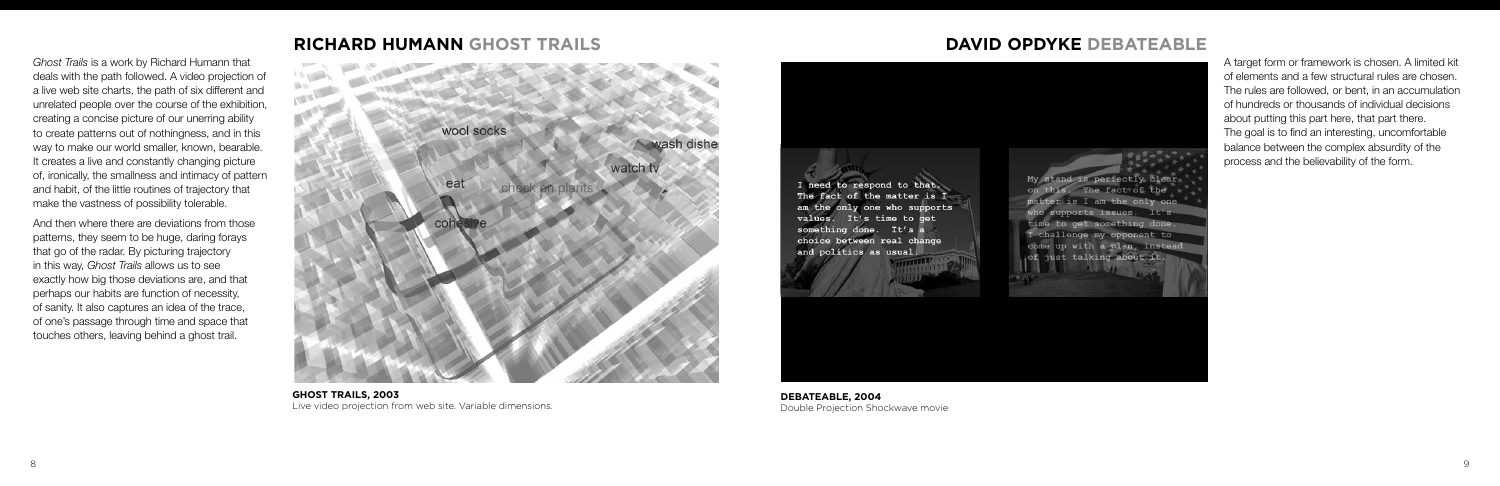# **Marcin Ramocki History/Techtonics**

*History* is an interactive custom, software art project created in Lingo programming language on Macromedia Director. The installation of the piece consists of a wall projection and a keyboard station where users can input data and interact with the application.

10 IO The piece is metaphorically depicting the mechanisms behind historical build—up, relationship between the individual input, inertia of the written word, limitation of language and other social/physical forces.



The projected image consist of a semi—random flow of words which create landscape—like composition. The words originate on the left side of the screen and move across the stage leaving behind trails of visual material, debris, accumulation. The initial set of 150 words is provided by the artist, but users are encouraged to enter their own words into an input panel on the upper left corner of the screen. The new words gradually become a part of the flow, replacing the initial set, influencing the shape and look of the new landscape. Users can also use the mouse/cursor to carve the existing landscape to any shape they desire, however the continuous flow of words will gradually cover up their designs. The soundtrack of the piece is ambient sound of hand—writing, which is modulated (pitch, speed) by the behavior of flowing words.



**FISSURE, 2006** Flash projection

# **Marina ZUrkow HOLE and FISSURE**

*Hole and Fissure* are conceived as animated projections that fall between sketch, graffitti, and data, between private and public portraiture, and between downtown and a national condition.

Struggle against the real and imagned edges of space.

A more optimistic reading: in A Field Guide to Getting Lost, Rebecca Solnit writes that "Gravity is about motion, weight, resistance, force, the most primary experience after all the touches on our skin, of being corporeal. And so it may be that gravity is a sweet taste of mortality and our strength to resist it, a luxuriating in the pull of the earth and the pull of muscles against it, in the momentum the two create, and how close you can cut it."

## **"History/Techtonics," 2003-4** Interactive custom software, projection